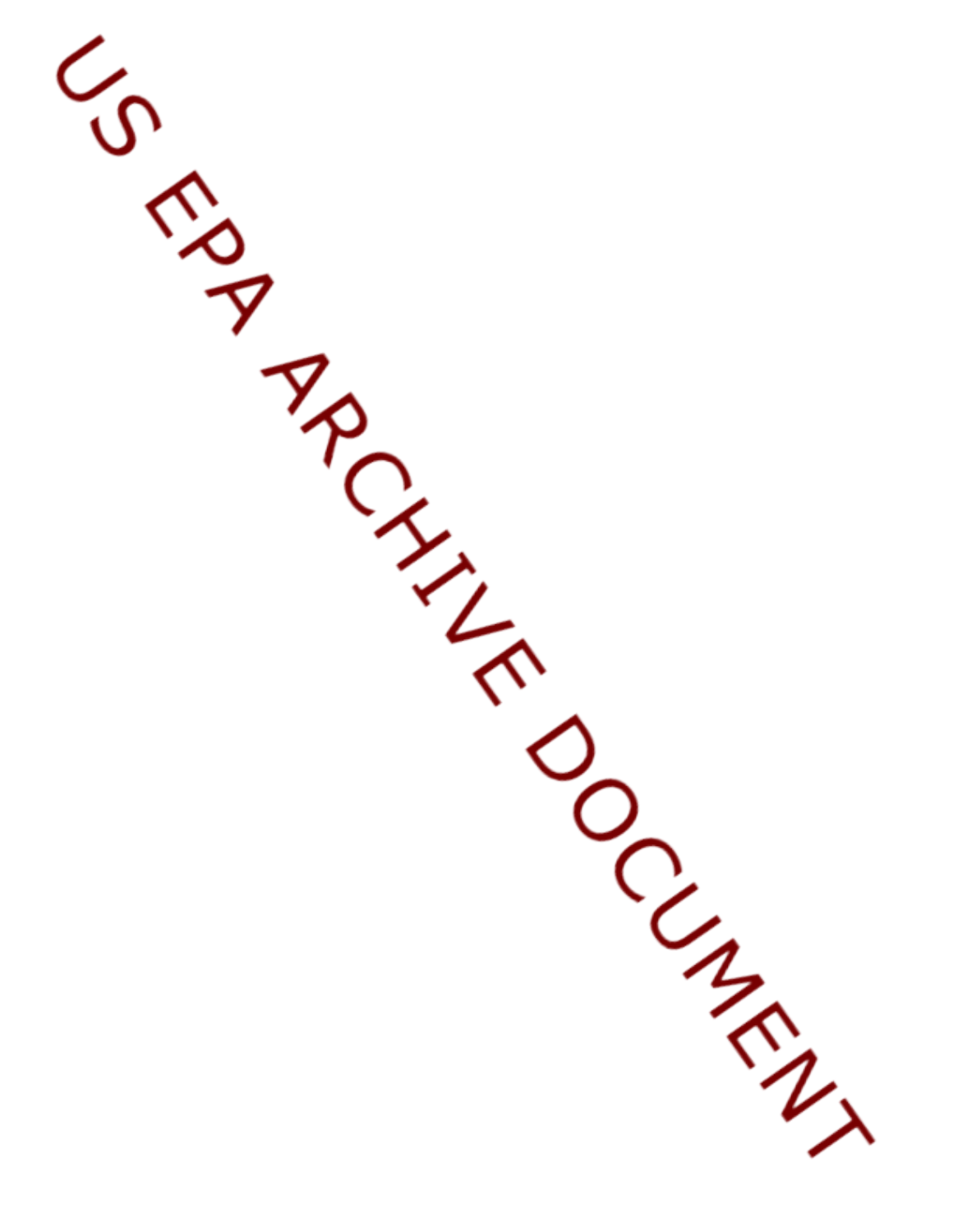# **Consumer Factsheet on: POLYCHLORINATED BIPHENYLS**

[List of Contaminants](http://www.epa.gov/safewater/hfacts.html) 

 As part of the Drinking Water and Health pages, this fact sheet is part of a larger publication: **National Primary Drinking Water Regulations** 

 States Environmental Protection Agency (EPA). This is a factsheet about a chemical that may be found in some public or private drinking water supplies. It may cause health problems if found in amounts greater than the health standard set by the United

## **What are PCBs and how are they used?**

 oils, in heat transfer systems, carbonless reproducing paper. Polychlorinated biphenyls (PCBs) are a group of organic chemicals which can be odorless or mildly aromatic solids or oily liquids. They were formerly used in the USA as hydraulic fluids, plasticizers, adhesives, fire retardants, way extenders, de-dusting agents, pesticide extenders, inks, lubricants, cutting

 The list of trade names given below may help you find out whether you are using this chemical at home or work.

#### **Trade Names and Synonyms:**

 Chlorinated diphenyl PCB Clophen Kanechlor Aroclor Fenclor **Chlorextol** Dykanol Inerteen **Monter** Pyralene **Santotherm** Sovol **Therminol** Noflamol

## **Why are PCBs being Regulated?**

 chemicals in drinking water which do or may cause health problems. These non-enforceable levels, based solely on possible health risks and exposure, are called Maximum Contaminant Level Goals. In 1974, Congress passed the Safe Drinking Water Act. This law requires EPA to determine safe levels of

The MCLG for PCBs has been set at zero because EPA believes this level of protection would not cause any of the potential health problems described below.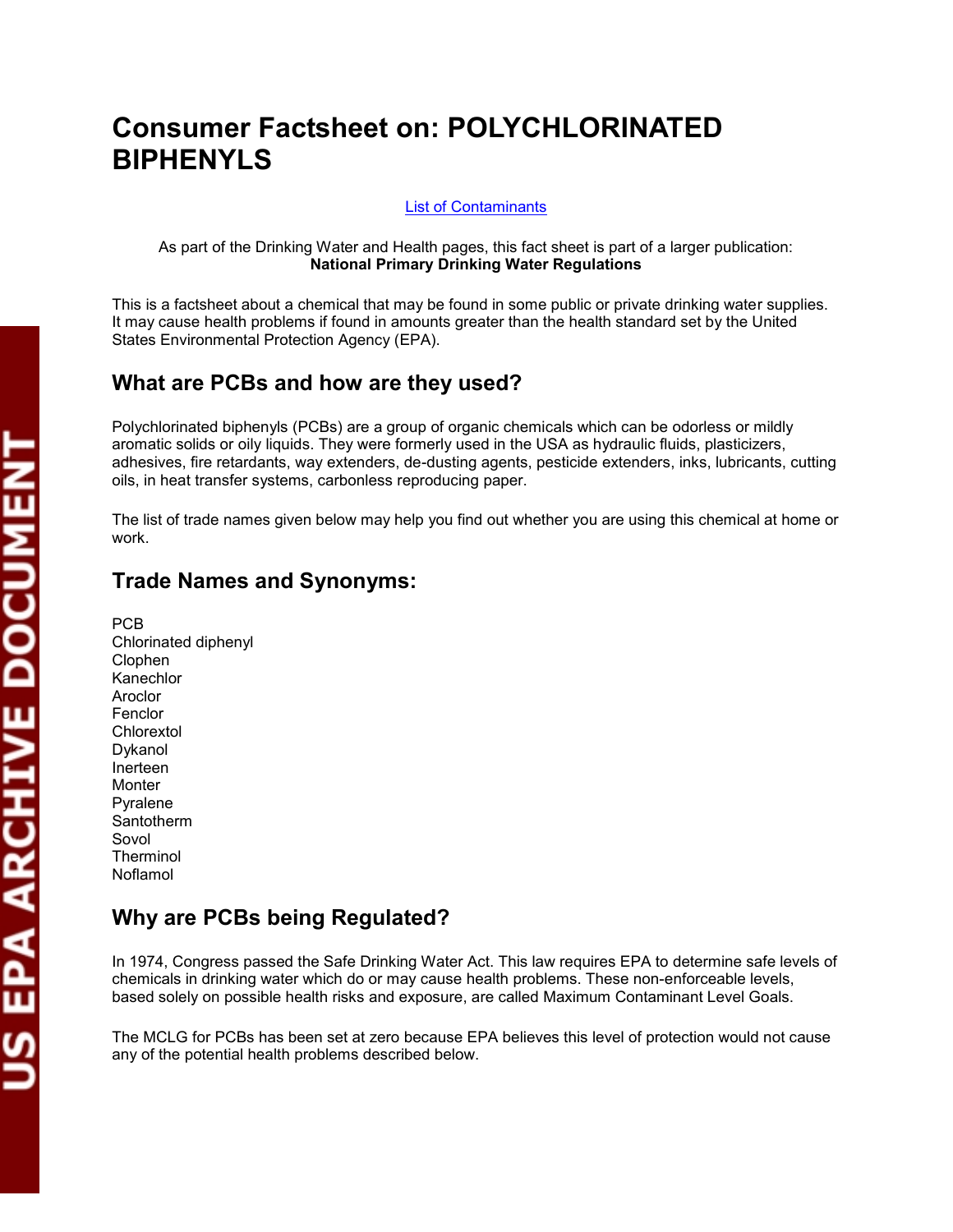Based on this MCLG, EPA has set an enforceable standard called a Maximum Contaminant Level (MCL). MCLs are set as close to the MCLGs as possible, considering the ability of public water systems to detect and remove contaminants using suitable treatment technologies.

 The MCL has been set at 0.5 parts per billion (ppb) because EPA believes, given present technology and contaminant should it occur in drinking water. resources, this is the lowest level to which water systems can reasonably be required to remove this

These drinking water standards and the regulations for ensuring these standards are met, are called National Primary Drinking Water Regulations. All public water supplies must abide by these regulations.

## **What are the Health Effects?**

 Short-term: EPA has found PCBs to potentially cause the following health effects when people are exposed to it at levels above the MCL for relatively short periods of time: acne-like eruptions and pigmentation of the skin; hearing and vision problems; spasms.

Long-term: PCBs has the potential to cause the following effects from a lifetime exposure at levels above the MCL: effects similar to acute poisonings; irritation of nose, throat and gastrointestinal tracts; changes in liver function; cancer.

#### **How much PCBs are produced and released to the environment?**

 Production of PCBs has decreased drastically: from over 86 million lbs. in 1970 to 35 million lbs in 1977. persistent contaminant from soil to air to soil again. PCBs are also currently released from landfills, incineration of municipal refuse and sewage sludge, and improper (or illegal) disposal of PCB materials, Since EPA banned most uses of PCBs in 1979, current releases are due mainly to the cycling of this such as waste transformer fluid, to open areas.

From 1987 to 1993, according to EPA's Toxic Chemical Release Inventory, PCB releases to land and water totalled over 74,000 lbs. The bulk of these releases occurred in 1990 and were primarily from nonferrous wire drawing and insulating industries. The largest releases occurred in California.

## **What happens to PCBs when they are released to the environment?**

 PCBs are very persistent in soil and water, with no known break down processes other than slow degradation by microbes. They adhere to soils or evaporate, and so will not usually leach to ground water. PCB-contaminated sediments in lakes or rivers can slowly release PCB back into water, from which it eventually evaporates.

# **How will PCBs be Detected in and Removed from My Drinking Water?**

 The regulation for PCBs became effective in 1992. Between 1993 and 1995, EPA required your water supplier to collect water samples every 3 months for one year and analyze them to find out if PCBs are PCB, the system must continue to monitor this contaminant. present above some lowest detectable level. If it is present above this level, which differs for each type of

 have been approved by EPA for removing PCBs: Granular activated charcoal. If contaminant levels are found to be consistently above the MCL, your water supplier must take steps to reduce the amount of PCBs so that it is consistently below that level. The following treatment methods